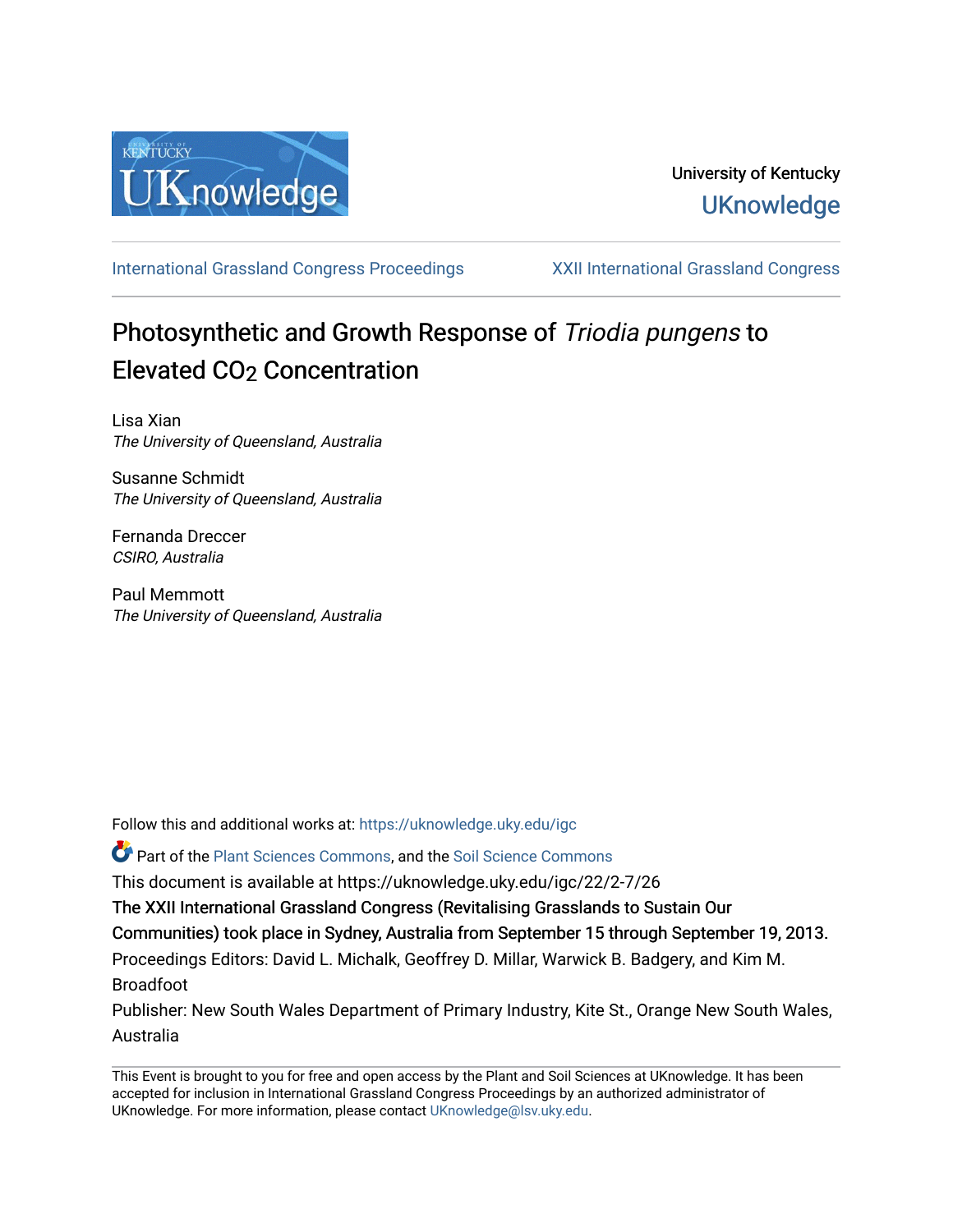# Photosynthetic and growth response of *Triodia pungens* to elevated CO<sub>2</sub> concentration

*Lisa Xian <sup>A</sup> , Susanne Schmidt <sup>A</sup> , Fernanda Dreccer <sup>B</sup> , and Paul Memmott C*

<sup>A</sup> School of Agriculture and Food Sciences, The University of Queensland, Brisbane, QLD 4072 Australia B CSIRO Plant Industry, Queensland Bioscience Precinct, St. Lucia, QLD 4067 Australia

C Aboriginal Environments Research Centre, School of Architecture, The University of Queensland, Brisbane, QLD 4072, Australia

Contact email: l.xian@uq.edu.au

**Keywords:** Spinifex, grasslands, arid, water use efficiency.

# **Introduction**

*Triodia* ("spinifex") is a widely distributed endemic C4 grass genus in Australia. *Triodia* species form the hummock grasslands which is one of Australia's dominant vegetation types covering approximately 30% of the continental land mass in the arid zone. Hummock grasslands are commonly used as rangelands and *Triodia* plays an important role in the ecosystem by providing habitat for arid fauna and maintaining arid lands vegetated.

Currently, *Triodia* survive extreme temperatures, water deficit and low nutrient availability. Predicted changes for Australia's arid climate under elevated atmospheric  $CO<sub>2</sub>$  $(eCO<sub>2</sub>)$  include reduction in rainfall and higher daily average temperatures in the next 50 years (CSIRO and BOM 2007). It is therefore likely that *Triodia* will experience more stressful conditions and there is insufficient knowledge to predict how *Triodia* species may respond to climate change.

*Triodia* may respond negatively which would result in lowered growth and potentially significant loss of Australia's largest arid vegetation. Alternatively, *Triodia* may respond positively and expand into other vegetations and alter fire regimes in these fire prone habitats. Therefore the objective of this study is to determine how *Triodia pungens,* a widely distributed species, may respond in the future under  $eCO<sub>2</sub>$ .

#### **Methods**

Two month old *Triodia pungens*seedlings were grown in 4 L pots under either ambient 380 or elevated 600 ppm  $CO<sub>2</sub>$  atmospheric concentration in growth cabinets at temperatures of 35/25°C (day/night) and relative humidity at 30%. Water was held constant between 30-40% field capacity. Gas exchange measurements were performed with the portable photosynthesis system Li-Cor 6400 (Li-Cor, Lincoln, Ne, USA) after 6 months on the midleaf of the most recently fully expended leaf. Plants were harvested within 2 weeks after measurements and dry biomass of above- and belowground obtained. Data was analysed with student ttest.

# **Results**

There was no difference in photosynthetic rate between plants grown in ambient and  $eCO<sub>2</sub>$  (Fig. 1a). However, elevated  $CO<sub>2</sub>$  resulted in lower transpiration and conductance (Fig. 1b, c). Increasing  $CO<sub>2</sub>$  concentration had improved instantaneous water use efficiency (WUE; Fig. 1d) as well as resulting in higher dry biomass for both above- (shoot) and belowground (root) (Fig. 2).

# **Discussion**

This study is one of the first to examine how a *Triodia* species responds to  $eCO<sub>2</sub>$ . The results here shows a positive effect of eCO<sub>2</sub> on *T. pungens* by improving WUE<sub>i</sub> as well as increased both above and belowground biomass. Similar responses have been observed in other arid vegetations (Wand *et al*. 1999; Nelson *et al*. 2004). In contrast, semiarid grasslands in Negav (Israel) showed only improved WUE but not biomass accumulation (Grünzeweig and Körner 2001) whilst primary production and root biomass



**Figure 1. Mean values of photosynthesis (a) transpiration (b) conductance (c) and instantaneous water use efficiency (WUEi, d) of**  *T. pungens* **grown at ambient 380 ppm and elevated 600 ppm atmospheric CO2 concentrations. Error bars are standard errors and different letters showing significant differences,** *P***<0.01.**